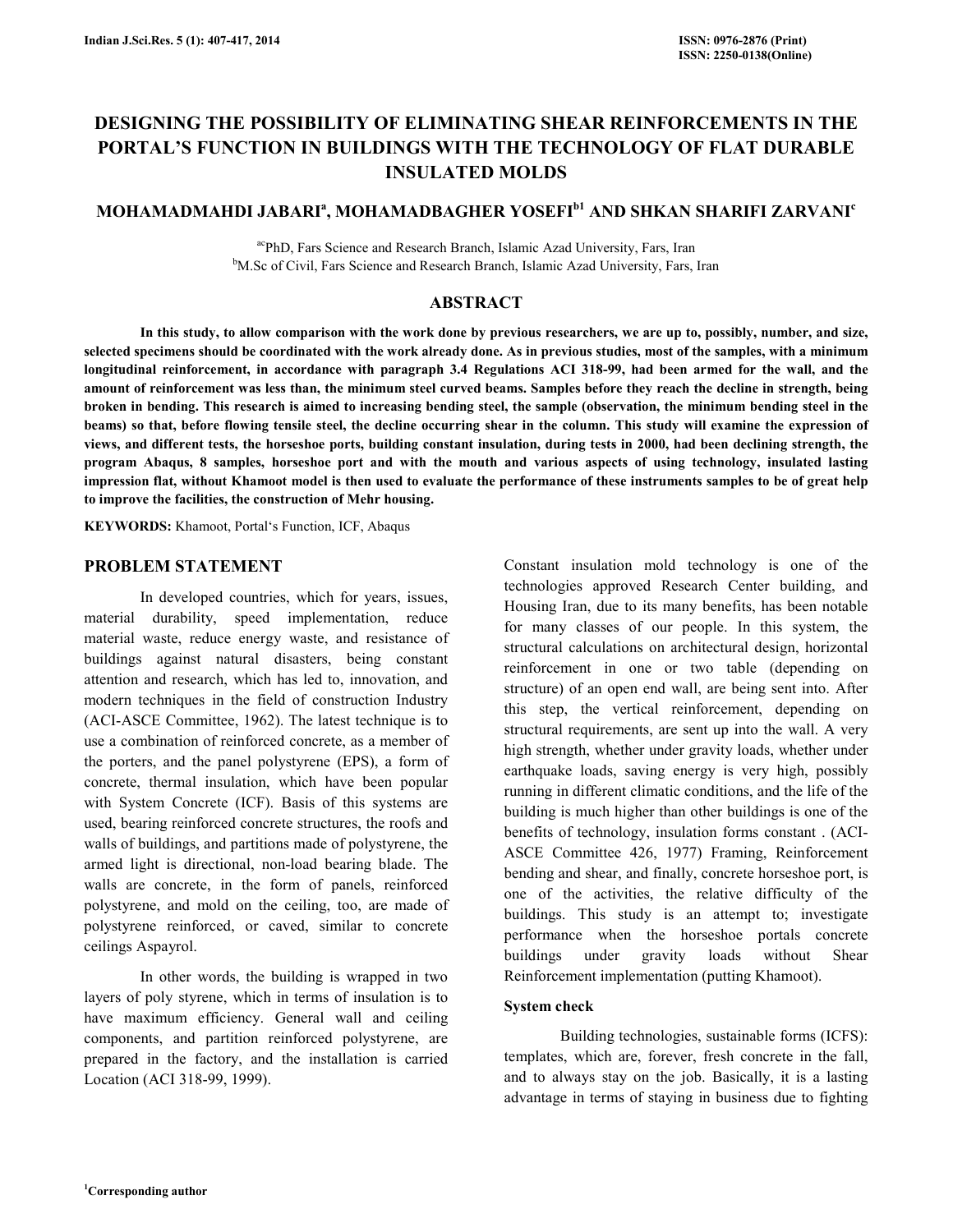environmental conditions, such as corrosion protection and concrete, and their insulating properties.

 In most cases, the constituent materials, form lasting insulation can be four. Includes templates, polyurethane, molding material, and expanded polystyrene, molded (EPS), expanded polystyrene, is Aksrod (XPS) and they form templates consist of, EPS and cement composition (composite).

 EPS, is usually the least expensive, and is well insulated against the weather. XPS, compared to EPS, is more expensive, and 25 percent, are above the insulation, and somewhat more resistant against water. EPS and XPS, are both made from the same plastic (polystyrene), and yet, the process of making different combinations of formats, from cement and EPS (composite), due to the cement, are more resistant to a measure for cutting, shaping, require more effort, and being insulated, is slightly less (Fatemi, 2009). Of these templates is mostly made of expanded polystyrene, slow burning. Templates, forms of domestic and cross-section, generally divided into two categories, flat and templates with variable crosssection, which is included as a pancake network system (a two-dimensional grid without holes), netting systems and networks, (a two-dimensional porous network).

 The problem with the section system variable is not likely to fill all horizontal channels Templates by concrete, and the lack of integration in the wall structure. The type (ICFS), in the event of fire, and burning polystyrene, is not an obstacle, to prevent the passage of flame, and it will be expanded (Department of Housing, Building and Housing, and Urban Planning and Research Center, Research and Documentation, 2008).

#### Seismic Behavior and structural systems

 The main load bearing elements of the building are made, the system (ICFS), load bearing walls (shear walls) and roof joists blocks or slabs beds are relatively thin (compared with buildings, concrete, reinforced conventional). In these buildings, the walls of the structure, as key elements resisting lateral loads, as well as members, (in combination with the roof slab), to Tolerance, and transfer vertical loads (due to the lack of beams and columns ) is very important (Brzev, et al; 2004). Modeling panel walls was based on the method, finite element, and can be done by, iso-parametric elements membrane (Committee terms of lasting insulation, 2010). Integration builds walls and concrete roof in place, presents, good seismic performance, for the system (ICFS), and can make, horizontal integration, vertical and other structural components. The continuity and smoothness causes the delayed formation of plastic zones in critical organs and structures such as joints, walls, ceiling, or around openings, and building systems, the incidence of the seismic performance good, so that, even reactionary behavior is expected during relatively strong ground motion, the system (ICFS) integration, the distribution of mass and stiffness is fairly uniform, it is not far-fetched to expect. Theoretical reliability, as well as observations of past earthquakes, is the fact that, whatever the number, structural members participating in the freight, (unspecified) be more, and their performance should be independent (eg, parallel systems, not systems series), Seismic Behavior structure would be more suitable and more desirable (etal; 1999 Whittaker,).

## RESEARCH OBJECTIVES

1 - is the removal of shear reinforcement, horseshoe port, the building design stage, with technology, molds constant insulation, due to the increasing performance of buildings, with the technology in the world, engineers and practitioners, the country's construction, will be possible to use the results of this study.

2 - Effect of lack of shear reinforcement.

3 - Cheaper running costs, and reduce time of construction of buildings.

4 - A research need is to decline reaching shear, bending before fracturing.

5 - The application is easy to perform, and economical buildings housing seal.

## Defined Concepts

 Horseshoe port: to the bar, over windows and doors, roof load, shall be transferred to the column, is called the horseshoe port. Two ends of the horseshoe port should be at the top of the column, or wall, placed so that the weight of the horseshoe port shifted entirely to columns or walls (ASTM C31-96, 1996).

 Function and purpose, horseshoe port: Horseshoe port, usually located on the top, doors and windows, and is responsible for maintaining material, is laid on it. Horseshoe-port basis, it is possible to be made of brick, concrete or stone (ASTM C143-96, 1996).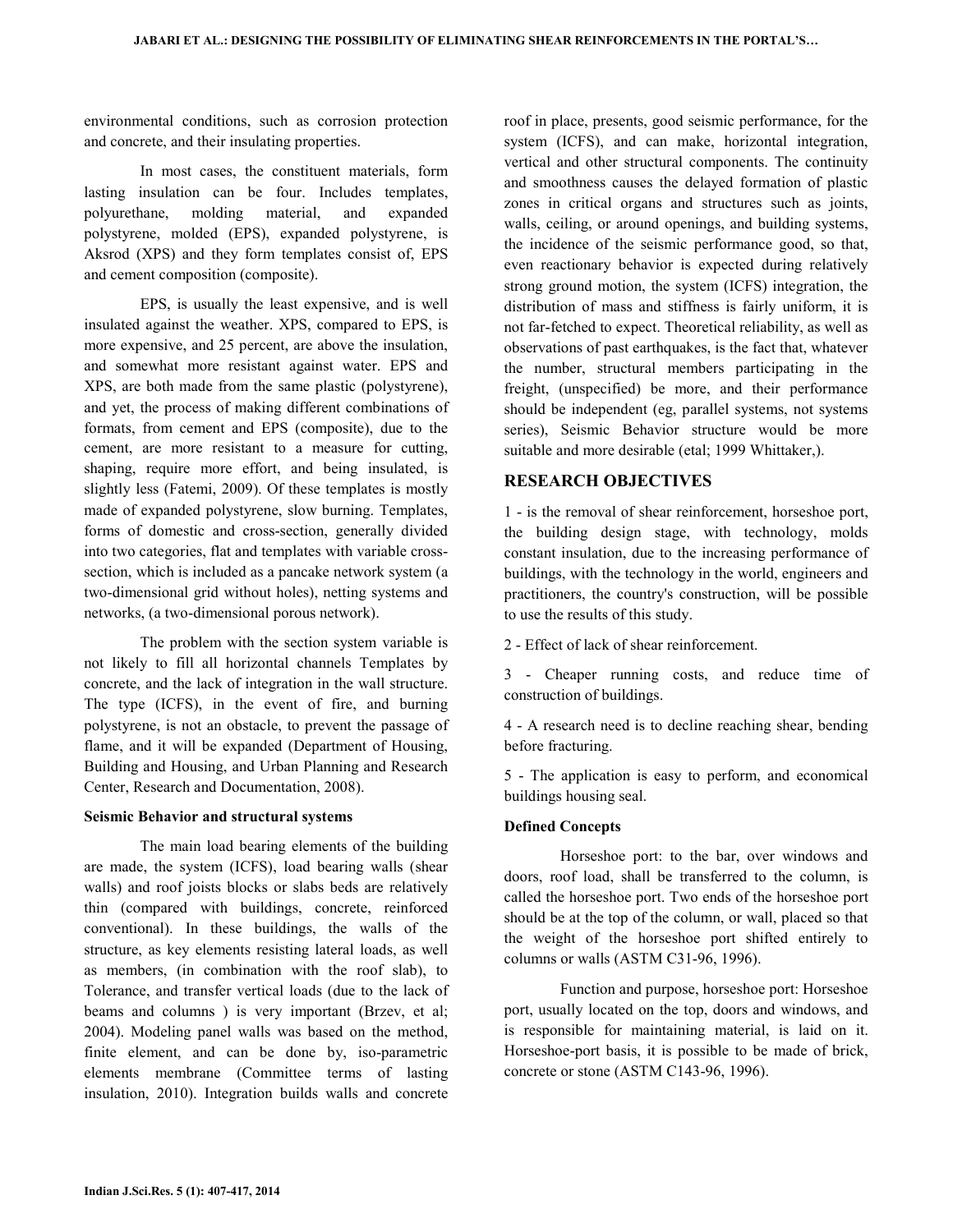#### Types, Horseshoe port, and method of implementation

#### Horseshoe port brick (brick arch)

 This type of coverage, the last time ever, is common in residential houses and public buildings, and traditional. The horseshoe port can be used from a variety of flat arch, crescent, half circle, half circle, square, goat horns, and seven and five. First, due to the distance between the nozzle port mapping, and the desired arch shape, then build a mold made of plaster or wood, and put on the base of the arch, the arch brick, using quality bricks, mortar, gypsum, or plaster, are mounted on the mold, and after drying, the mold is removed. Usually maintain a beautiful arc inscription above the door and windows, and install the same arc. Sometimes, for a more elegant inscription it is made in the form of art, decorative, they say it nodulation, and the node, are filled with colored glass.

#### Horseshoe timber port

 The horseshoe port, make of, wooden beams strengthened with circular section. Two wooden beams, sides, and on the abutments, which are so placed, the beams, the parties to the size of 30 cm, is placed on the abutments, to prevent, to roll round beams, the middle, and two the beams, which connect the pieces of wood and nails, to each other. The wooden beams, prior to use, the coated, anti-termite pesticides, infiltration of termites and other vermin, to prevent inside it (ASTM C39-96, 1996).

#### Types of flaps

1 - Small flaps

2 - Large flaps (ASTM C192-96, 1996).

 In this study, due to the high importance, pop with a big flaps, big flaps horseshoe port, has been tested.

 Type of material: materials used, the horseshoe ports, types of buildings, shall include concrete, steel, brick, stone, wood.

 The fulcrum: to the surface of the wall or column at both ends of the horseshoe port, is placed on the abutments say. The port is wider, equally, horseshoe port, it will be wider, too, and can withstand much greater loads. The minimum height of the horseshoe ports is equal to 15 cm. How to distribute the load on port horseshoe brick is in the form of a triangle, and a 60 degree angle (ASTM C78-94, 1984).

#### The main types of shear transfer:

1 - Shear stress in concrete without cracking: This event is caused by the non-cracked, members of the building. Interaction, tension, shear, tensile stress and compressive stress is generated by the main entrance, which is due to be left diagonal, or brittle failure (etal; 1999 Whittaker,).

2 - Friction Shear: Displacement is the mechanism, the cutting, which is transmitted across a given surface, or the surface, where it may be, is a slip occurs (Prepared for the US Department of Housing, 1998).

3 - Hub behavior: if the left transverse reinforcement bars, there is a force in the steel hub, due to the displacement of times, left the road, will resist cracking. Hub force arises from the adjacent concrete, and surrounding, the combined load bars, which are associated with filling gaps cracks along the reinforcement. The effects hub grows the diagonal crack. This acceptance, filling the gap left goes into the opening, which is associated with the production, friction, shear, and failure loads (Kani, 1966).

4 - Arc behavior: in the deep dark part of the load is transferred to support, by moving the arc. The arc, allowing the transition to a vertical concentrated force for the reaction in the deep part. Beams, provided, inhibiting the action of longitudinal bars is the typical (NAHB Research Center, 1998).

5 - Shear reinforcement: directly increases the shear capacity, but provides protection from, transfer, several types of cutting. Shear reinforcement, the width of diagonal cracks, the beam is narrow, and is thus larger, or in essence is maintaining shear friction behavior, hub, and the behavior of the arc (ACI-ASCE Task Committee 426, 1973).

 Shear reinforcement, usually looked at, and reinforced concrete beams, the yielding of the steel form, which occurs before shear failure (Nilson, etal; 1991). Cutting is transmitted from one place to another in a different way, in the reinforced members. State of motion, including failure mode depends on the method of shear transfer. Shear failure; markedly alter the exercise element (ACI-ASCE Task Committee 426, 1973).

## RESEARCH METHODOLOGY

 In this study will examine the expression of views, and different tests, the horseshoe ports, building insulation, persistent experimentation during 2000, reaching, bending decline, the Abaqus program model is 8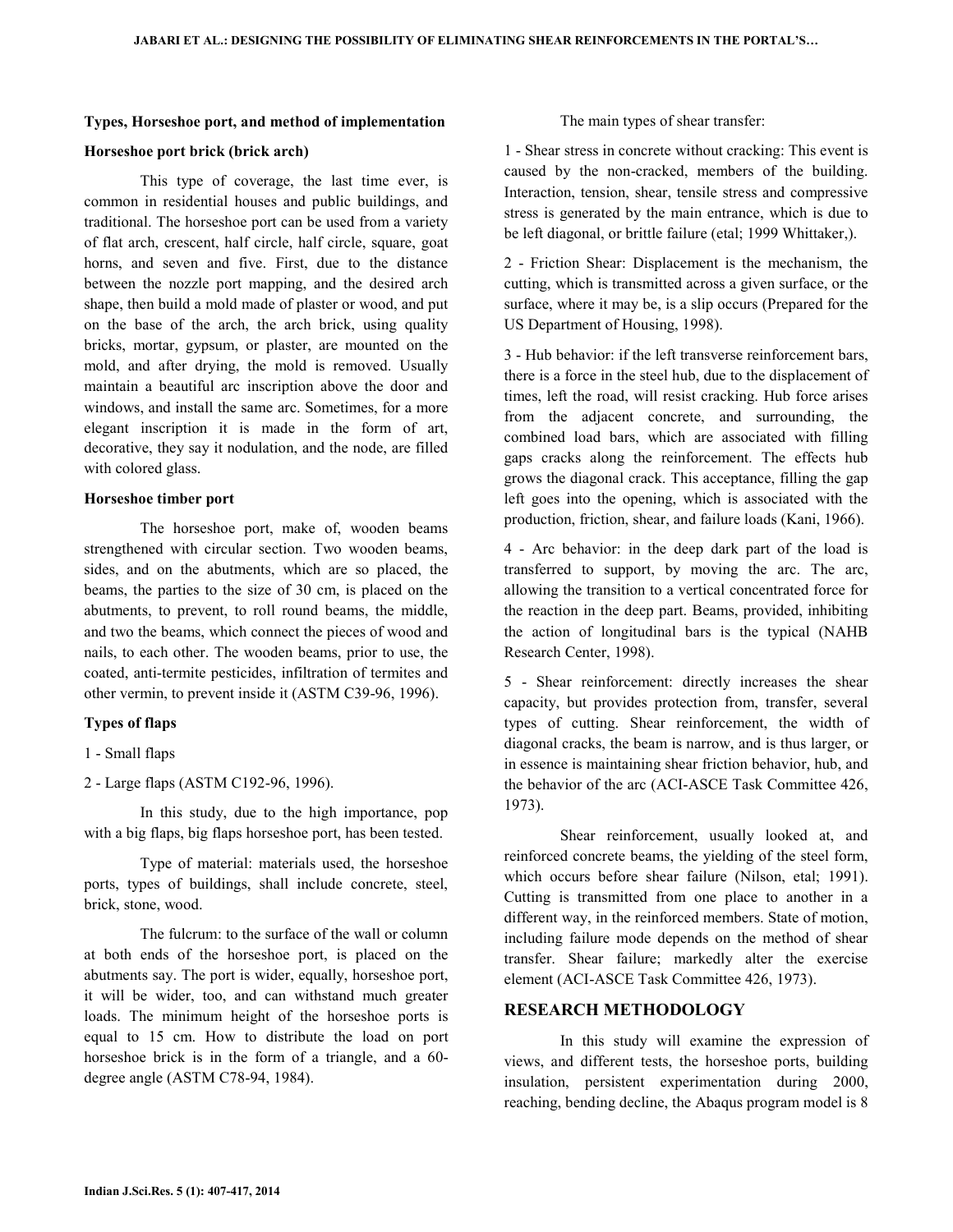samples , horseshoe ports, openings of different sizes, to improve the facilities, the construction of housing and seals, may be a great help. Abaqus, powerful engineering software, is based on the method, finite element, which has the ability to solve problems, examples, simple linear and nonlinear simulations developed. Abaqus is to include an extensive library of all the elements that will be necessary to draw geometric and also included is a powerful library, including many of the mechanical properties of materials, such as metals, rubber, polymers, composites, concrete types armed, various foams, geotechnical materials such as soils and rock types.... Abaqus is a software simulator, multi-functional. At first, you know, it can be used to model the samples, software Abaqus, and came to a reasonable solution. The answer is known, is such that, should one of the examples, is the main journal, the model with the same features and dimensions of the sample, to obtain the answer. If the answer obtained is close to, answering the original sample, placed in the case, the real test, can be used to model your own samples, Abaqus program.

 Loads tested, 2 spot, is applied to the beam, which is to include:

1 - Weight Joist

2 - Weight on joist, and the initial load, which is applied before the experiment began.

 Shear span is defined as the support, the distance from the first shearing force.

Disruptive manner, which follows from:

1 - Sectioned before tensile steel product

2 - Sectioned, After-product of bending, the tensile steel

3 - Deformation, excessive deflection, is induced, tensile steel surrendered.

 In this study, firstly, section part, the model has three components: concrete, rebar set, (assuming, without loss of strength between the welding rod) and abutments (or rigid) and the module property, enter is the third component properties. The module assembly, parts assembly done, and the step, performed analyzes, and the settings, and the interaction, the interaction between components, and the load, boundary conditions, and loading, and the mesh made of mesh model. The job, is done, proceed to the analysis, and settings.

 This analysis assumed to be quasi-static, and the friction between the fulcrum and floor beam zero. Applies to a wide load at 1.3 mid-beam, and abutments, are fully constrained model. In this case, half model of the beam, and the beam, is intended as, symmetry page. Beam elements, and supports, are of cubic and quadratic first order, and are structured.

 To review, analyze the load applied to the low value and increases it when the maximum axial stress reached the limit of tolerance beam, is assumed as the starting point of leaving.

## The introduction, sample journal

 Sample are presented in Table 1, Dimensions and force, is given below:

| m<br>specimen<br>$\alpha$<br>ັບວເ       | ′ in ≀<br>bw | ın<br>u            | ' in<br> | $\sim$<br>reinforcement<br>ension | $\sim$<br><b>J</b> Itimate<br>[Ibs]<br>capacity   | . .<br>(nn)<br>at<br>ultimate |
|-----------------------------------------|--------------|--------------------|----------|-----------------------------------|---------------------------------------------------|-------------------------------|
| $0 * \Omega$<br>--<br>company of<br>, Д |              | $\sim$ $\sim$<br>- | ٦r       | $\sim$<br>--                      | $\overline{\phantom{0}}$<br>44ء<br>エノ<br><u>.</u> | $\sim$ . $\sim$               |

Table 1: Sample tested on Journal

 This sample has been declining, with a maximum force of 15,494 pounds, (7.03 tones), which is to have a delta, equal to 3.2 inch (8.1 cm). At the same samples, with all your details, we Abaqus program. If it was close, it was the wake-up process.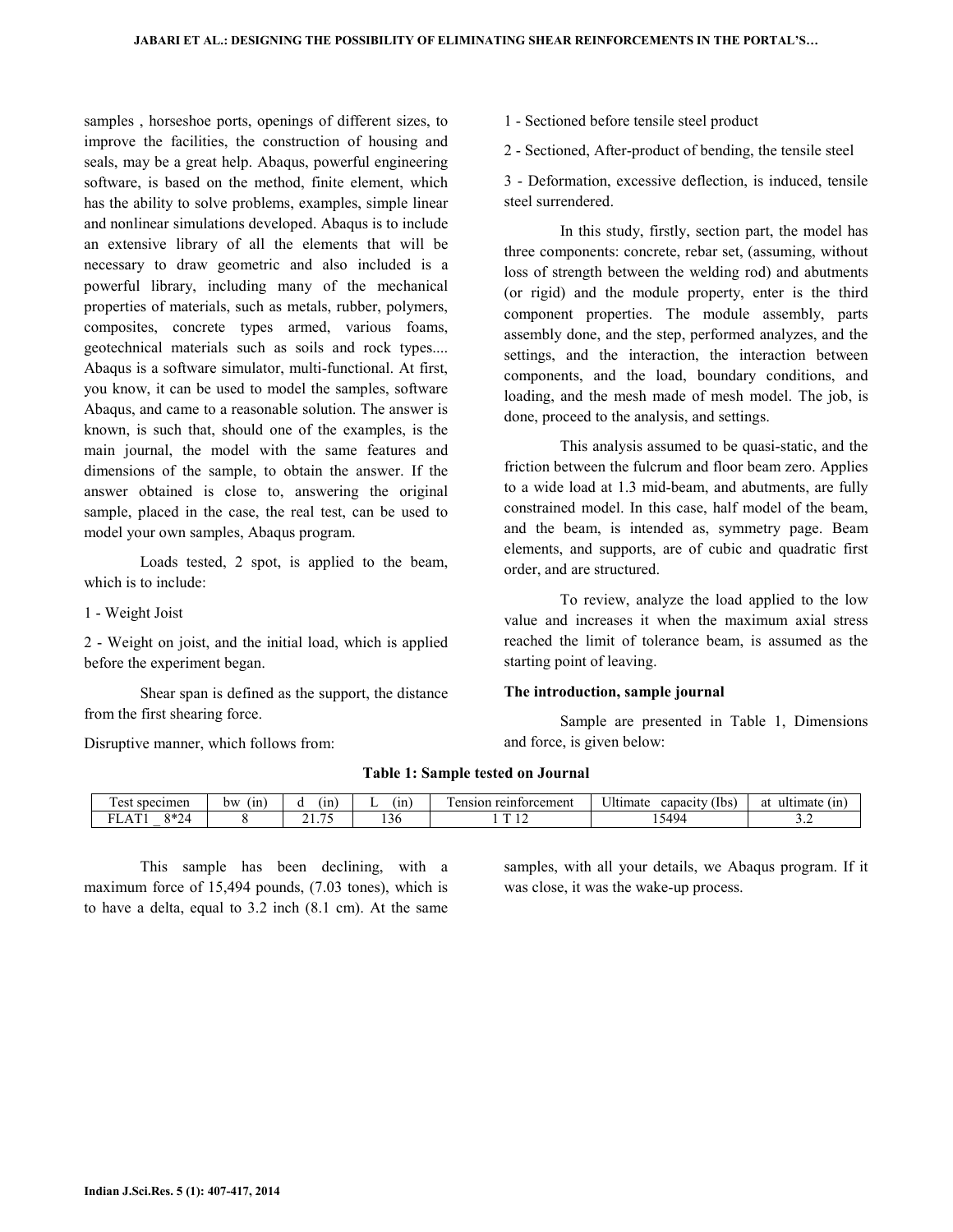



Figure 1: Sample 1 of Journal





Figure 2: Reinforcement stress tensor



Figure 3: Armature displacement tensor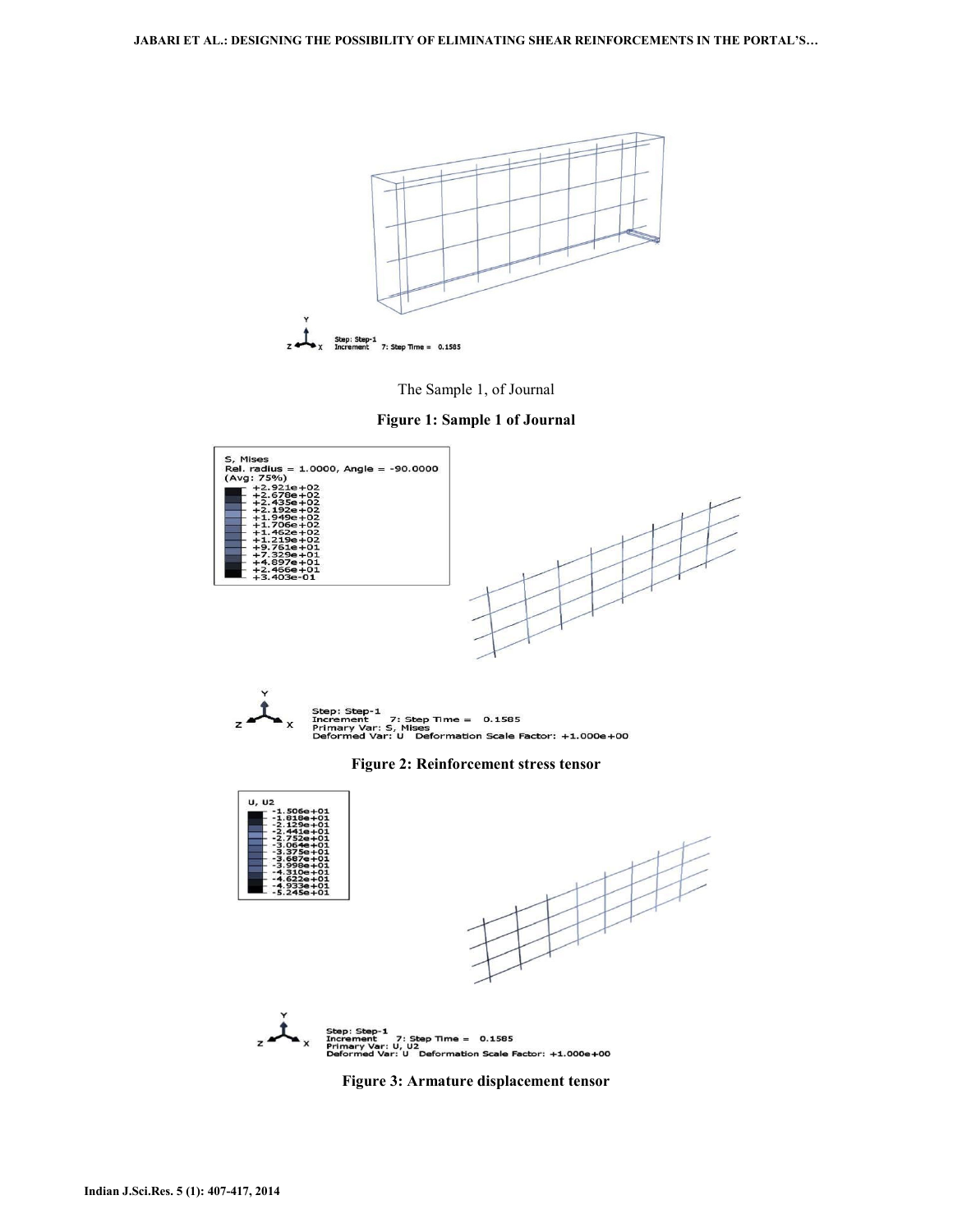





Figure 5: The maximum bending stress tensor



Diagram 1: Changes in tension, on maximum bending stress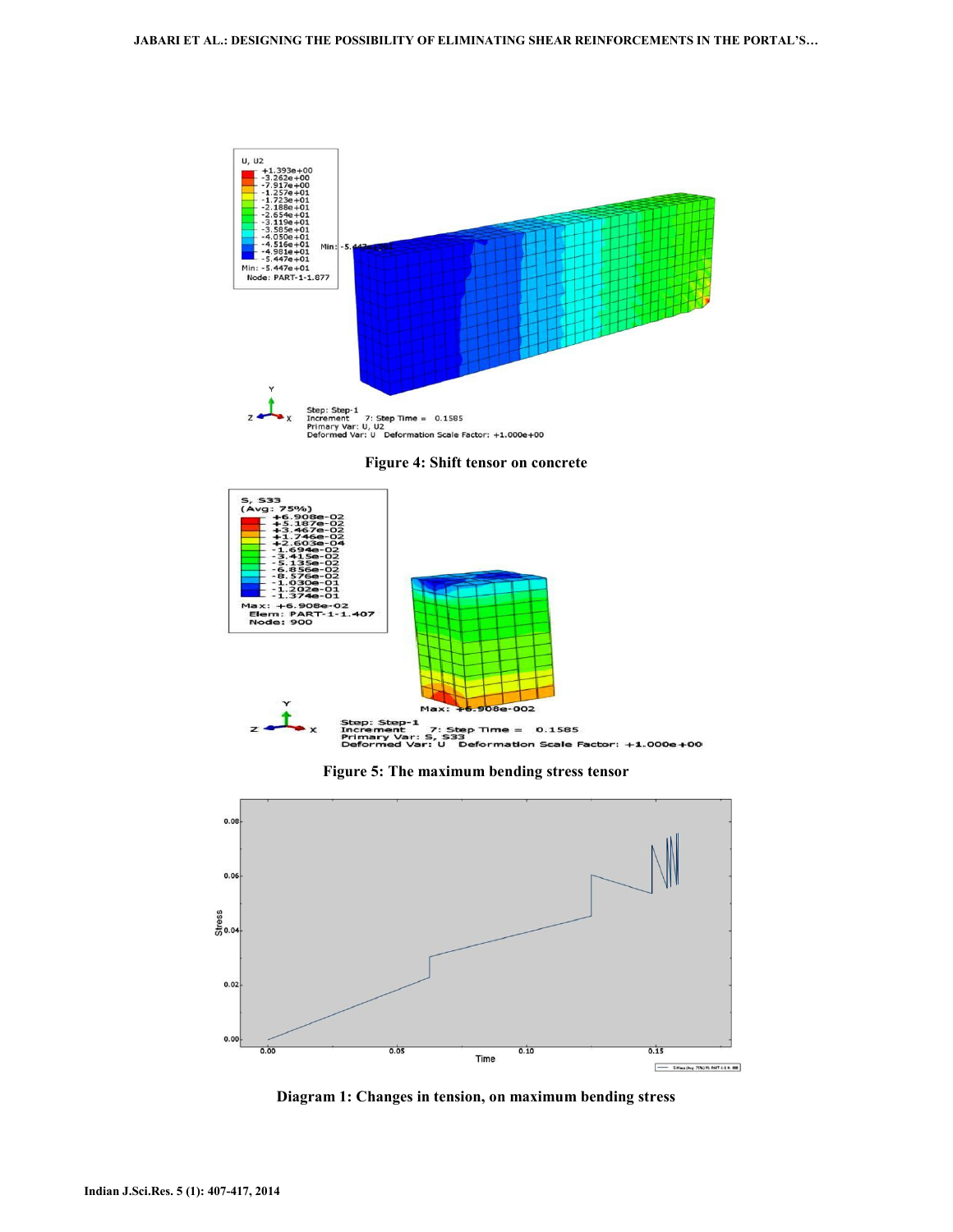





Figure 6: Conforming to the initial state of the beam, and after time, on half beam

 Overall, the shoe is modeled 8-port form constant insulation, the use of technology, forms a permanent waterproofing flat, without Khamoot, then the case is investigated, the structural performance of the samples. Dimensions of samples are shown on Table 2:

| Test specimen            | bw(in) | $d$ (in) | $L$ (in) | Tension reinforcement |
|--------------------------|--------|----------|----------|-----------------------|
| FLAT1a 8*24              |        | 21.74    | 136      | 2 T 16                |
| FLAT1a 4*12              |        | 10       | 133      | 1T12                  |
| FLAT <sub>1</sub> a 8*12 |        | 10       | 133      | 1 T 16                |
| FLAT1a 4*24              |        | 22       | 137.7    | 1 T 16                |
| FLAT1b 8*24              | 8      | 21.74    | 136      | 2 T 22                |
| FLAT1b 4*12              | 4      | 10       | 133      | 1 T 16                |
| FLAT1b 8*12              |        | 10       | 133      | 2 T 16                |
| FLAT1b 4*24              |        | 22       | 137.7    | 2 T 16                |

Table 2: Characteristics of the sample dimensions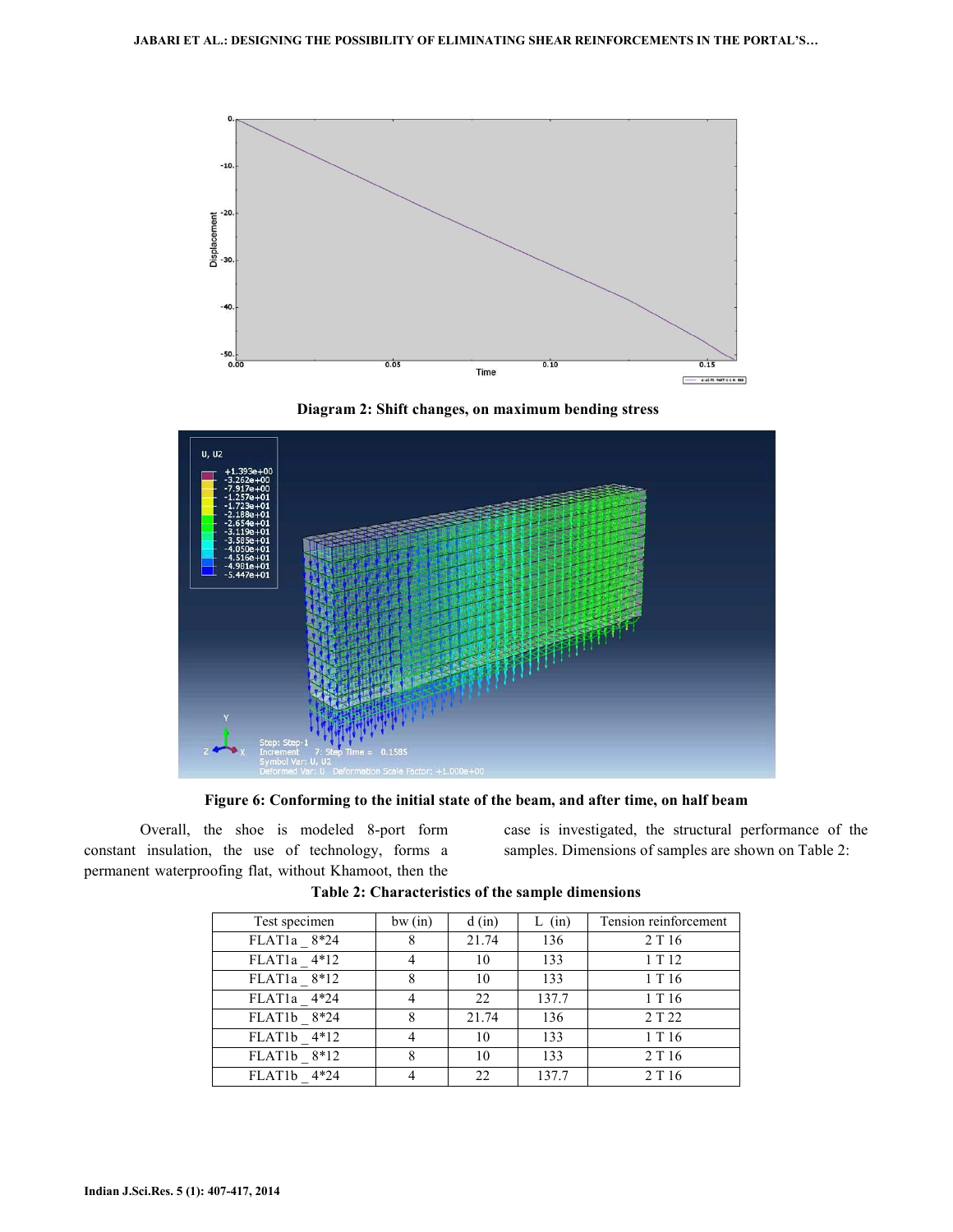The results obtained are as follows:

- 1 Stress tensor, on reinforcement
- 2 Tensor displacement, on reinforcement
- 3 Tensor displacement in concrete
- 4 The maximum bending stress
- 5 Diagram of stress changes, on maximum bending stress
- 6 Chart, shift changes, on maximum bending stress
- 7 consistent, the initial state of the beam, and the applied load

Here, offered Sample output a1.



Figure 7: Sample a1



Figure 8: Reinforcement stress tensor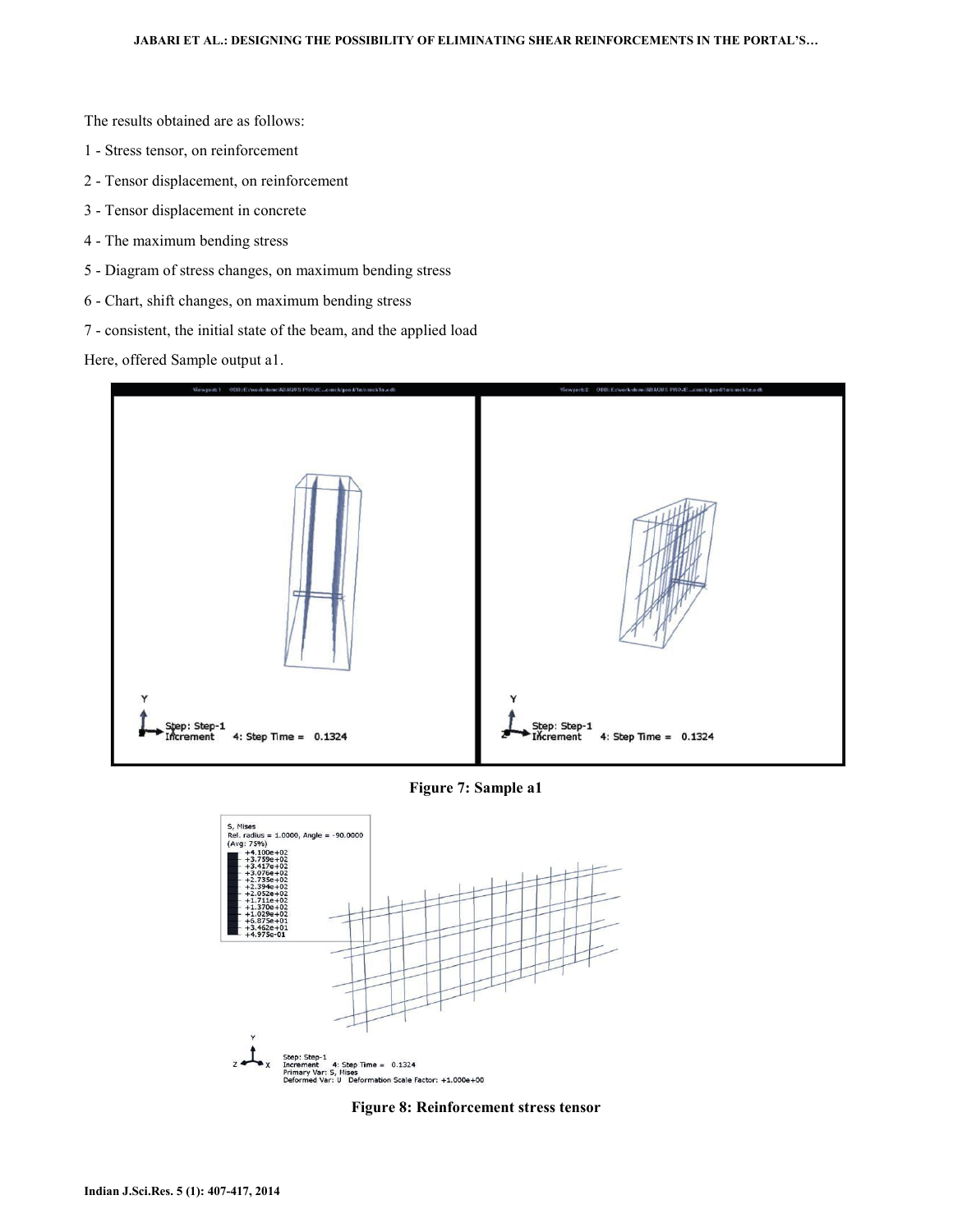

Figure 9: Armature displacement tensor



Figure 10: Shift tensor on concrete



Figure 11: Tensor maximum bending stress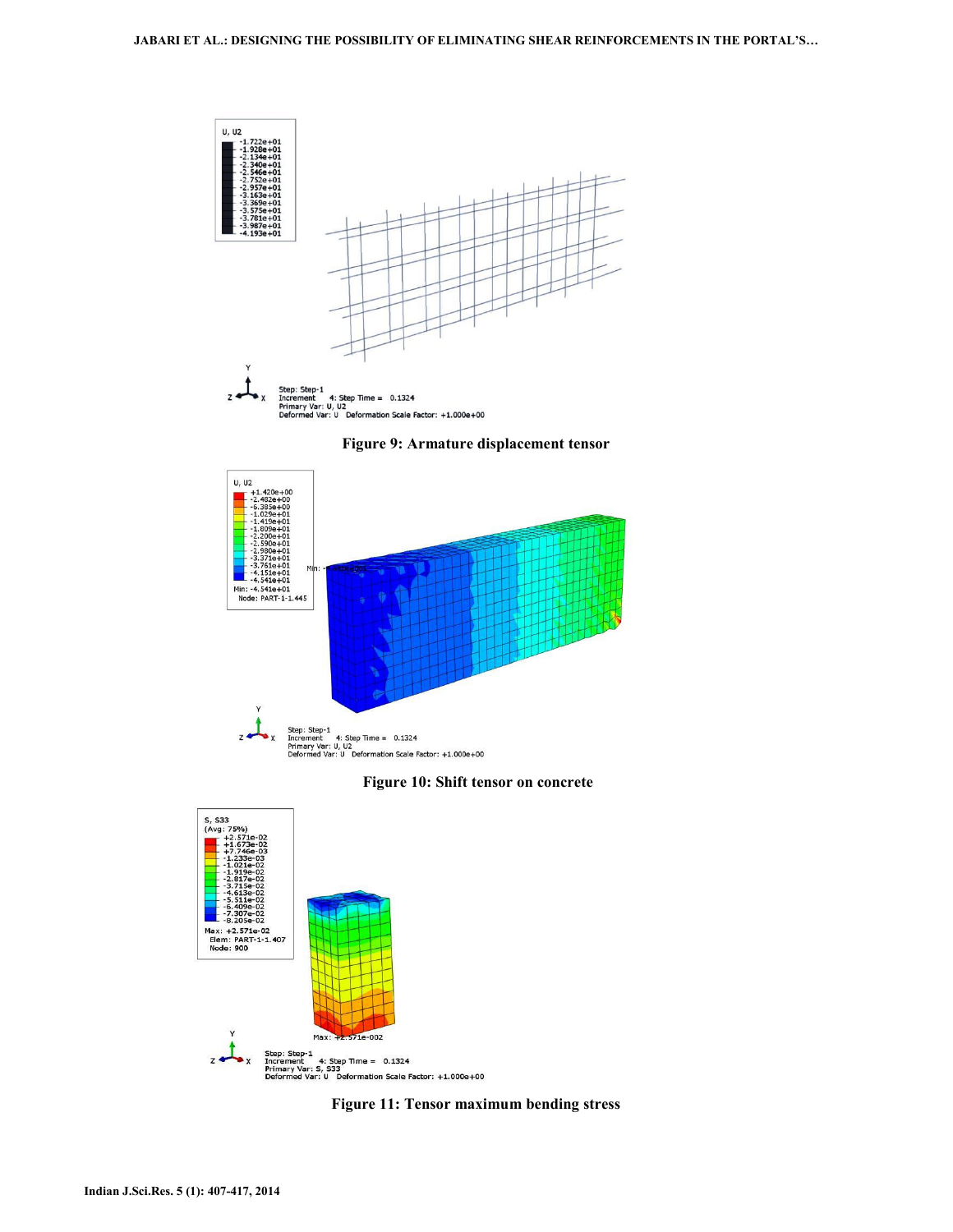

Diagram 3: Changes in stress and displacement, on maximum bending stress



Figure 12: Matches, the initial state of the beam, and the applied load, on half beam

## **CONCLUSION**

 Using technology, construction, form constant insulation (ICFS), is an advantage, compared to manufacturing traditional, such that it can be named to run at higher speeds, and higher quality. What, on this paper, it was studied to evaluate the performance (strength and ductility) concrete beams (horseshoe port) without shear reinforcement (Khamoot), which is armed with the equivalent flexural reinforcement, or more than, as a minimum, are listed in section 5-10 regulations ACI 318-99. Research, and improve the calculation of bending, horseshoe port, technology, forms constant insulation, research, and improving the shear capacity is calculated, horseshoe port, which meets the criteria, the minimum flexural reinforcement, and have been without shear reinforcement armed. Due to the increase in the flexural steel in the sample, (observe minimum bending

steel in the beams) occurred before flowing steel tensile, shear decline in beam, and were reviewed scientific goal, not the effect of shear reinforcement. This is caused, cheaper running costs, reduce time, ease of implementation, and economic structures Mehr, with technology, molds constant insulation. Recommended to achieve results shed light on future research, will review the following; impact horseshoe port thickness, affect the position of the armature, there is an impact, or lack of, shear reinforcement, shear reinforcement spacing effect, and the effect of the open mouth of a small or larger.

## REFERENCES

Oghda, Fatemi (2009). Research Center, Building and Housing, quoted by Press Club, Iranian Students Association.